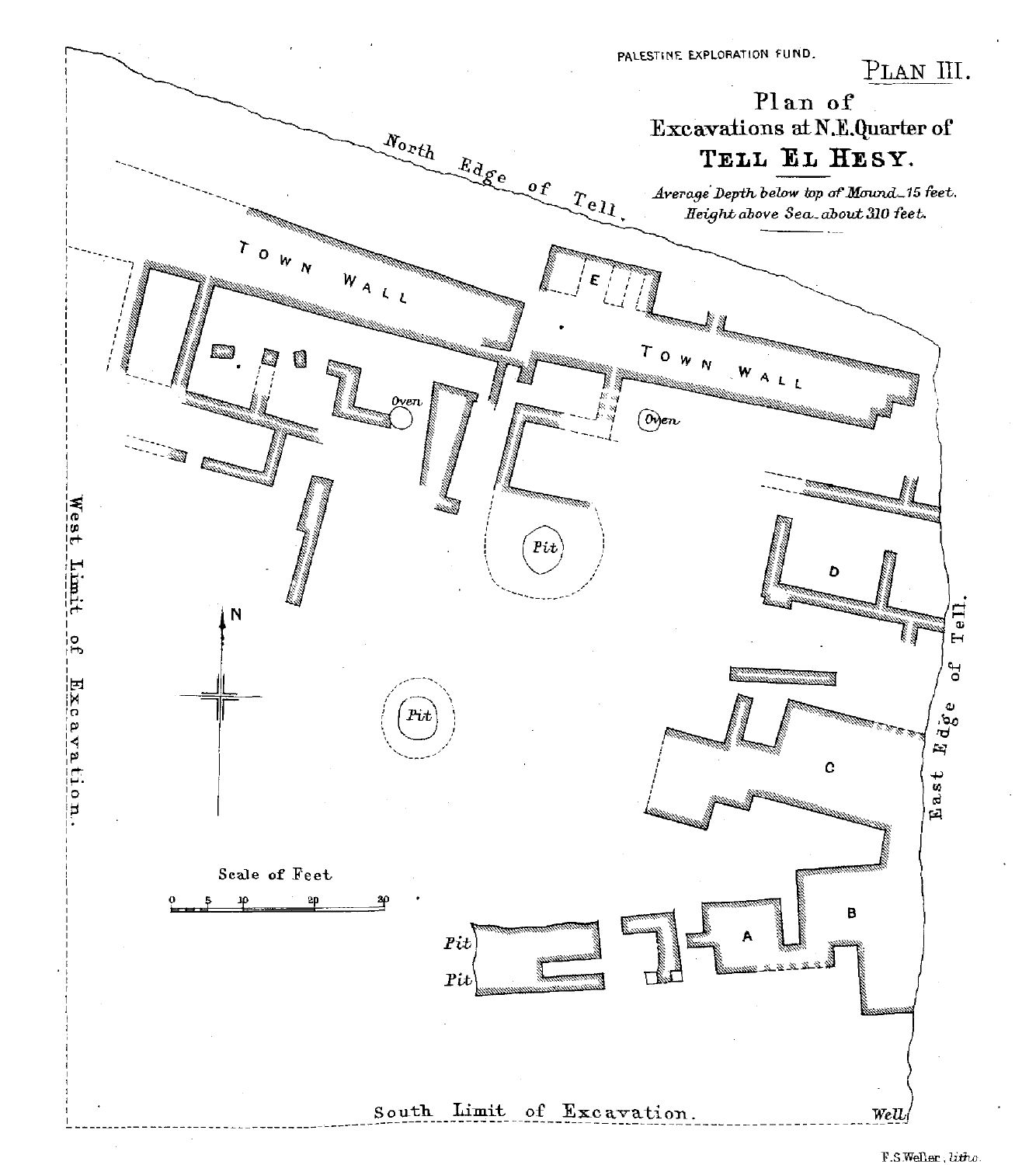## REPORT OF THE EXCAVATIONS AT TELL EL HESY. FOR THE AUTUMN SEASON OF THE YEAR 1891.

## By FREDERICK JONES BLISS, B.A.

THE excavation was resumed on October 13th. Readers of my report for the spring season will remember that I had cut down the north-east quarter of the Tell to an average depth of  $12\frac{1}{4}$  feet; the mound slopes down towards the north, so that, although the floor of the excavations was pretty level, the deepest cutting was at the south end, near the wall marked on Mr. Petrie's plan, where I had gone down 18½ feet. As the mound is narrower at the south end, I had, as far down as the digging went, thoroughly investigated actually more than one quarter of the mound, more nearly one-third. I took up the work where it was left off, and on December 19th, when the storms drove us away, the excavation had reached an average depth of 22½ feet, the part near the wall being  $28\frac{1}{2}$  feet below the top of the mound at that point. Of course, as we descend the area of the excavation increases in proportion to the slope of the hill.

Wishing to reach the Amorite period somewhere, I took advantage of a place partially cleared by Mr. Petrie in front of the Pilaster building, and in a plot 50 feet by 20, dug down till I reached the earliest dwellings founded on the original soil, 25 feet below the level of the Pilaster building. Taking into account this second excavation, the increase of area in the first, and the debilitated condition of the work-people, many of whom were reduced by fever, I think the work went on as rapidly as could be expected, and compares favourably with the work in the spring.

It will be remembered that I had uncovered the parts of two towns lying within the limits of my area, the second lying at an average depth of  $7\frac{1}{2}$  feet below the top of the mound, and that after this I dug through about 5 feet of *debris,* which yielded little result. We had been at work hardly an hour on October 13th when the bases of wallings of a third town appeared, and in a few days I was able to make Plan III, which represents the walls lying at an average depth of 15 feet, about 310 feet above sea-level; Whether the large depth of *debris* between the base of the second and the wallings of the third town are due entirely to the ruins of the third town, or to very much decayed ruins of an intermediate town, I cannot decide. In my report in the October *Quarterly Statement,*  page 289, I wrote : "Rooms A B, and C in the plan of the second town were built on ruins of similar walls in this intermediate period. Signs of other walls were found, but not satisfactory enough to plan." I insert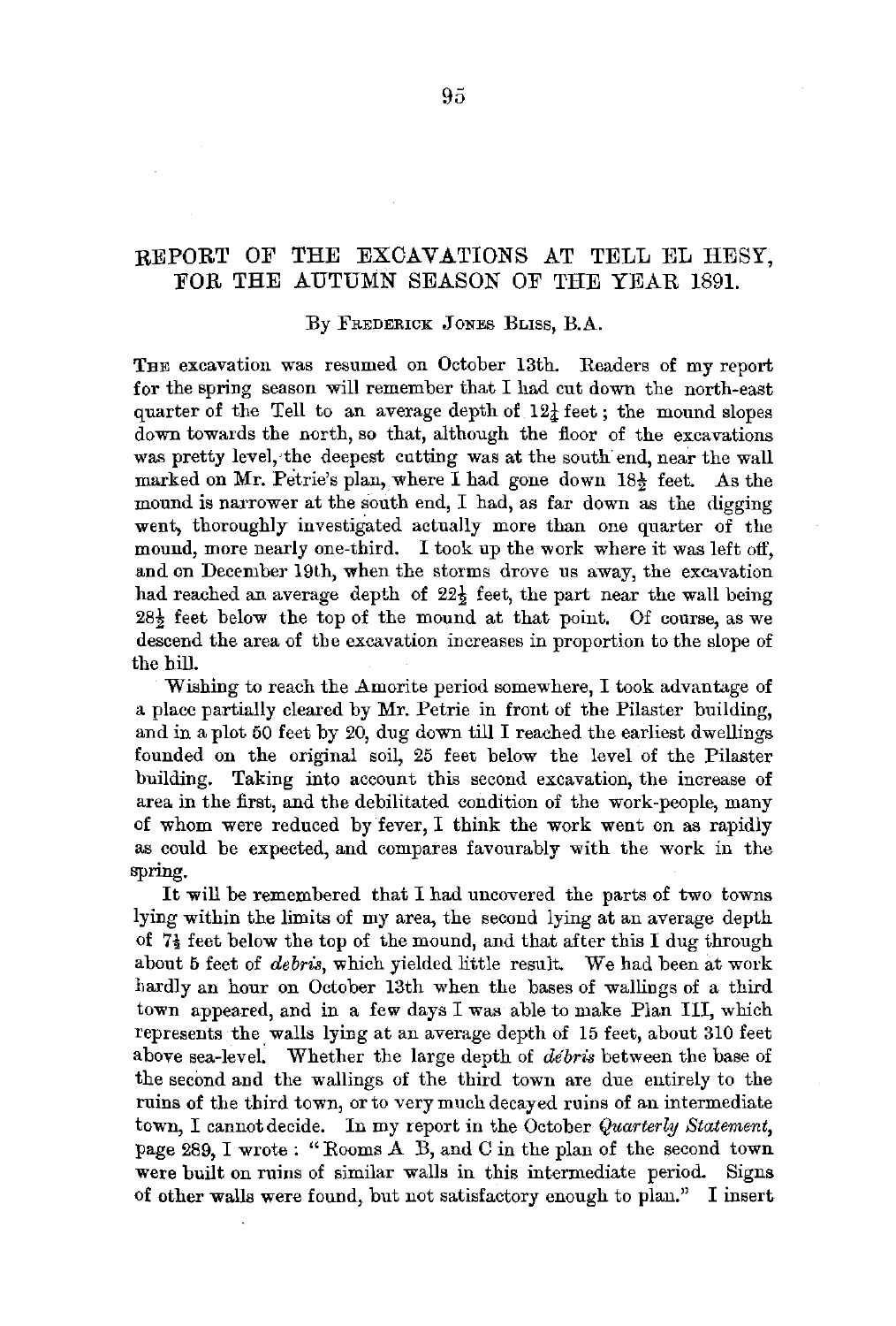

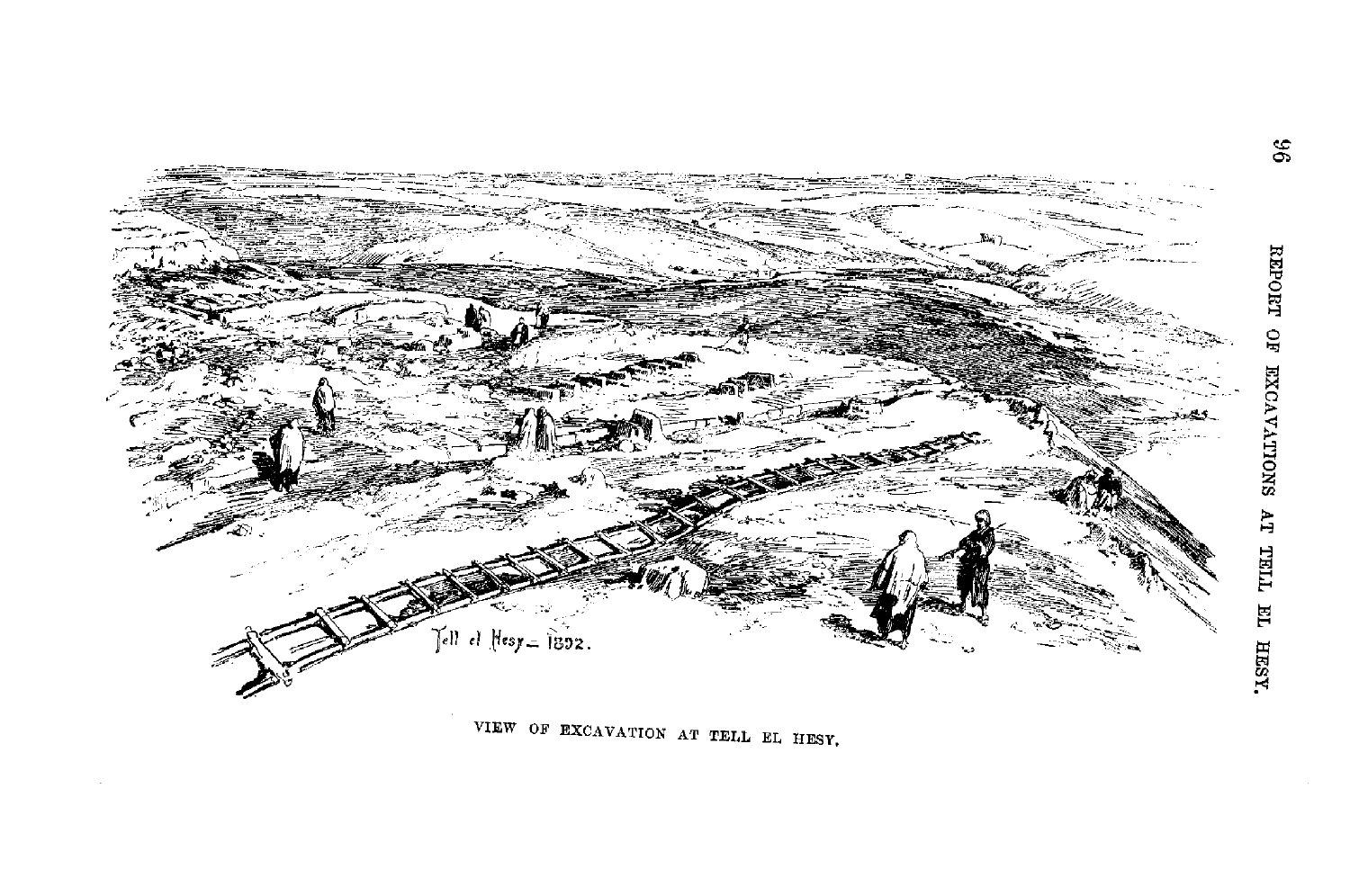this quotation to show that I do not speak of the town uncovered in the middle of October as the third town dogmatically, but for convenience, as it is the third town clear enough to be planned.

This third town, then, is interesting, as it is bounded on the north by the wall which Mr. Petrie suggests may be ascribed to Manasseh. My observations in regard to this wall differ from his in some particulars. Starting from the east edge *(see* Petrie's "Tell el Hesy," Plate II), his wall runs for about 150 feet north, 69° west. Starting at the same point my wall runs north, 78° west (magnetic) for 39 feet, when there occurs a platform projecting to the north. The wall then changes, the direction, running north,  $71\frac{1}{6}$  west (magnetic) for 43 feet, after which it was so decayed that I could not decide whether it continued in the same direction, or turned towards the north for a few feet before continuing west. The whole wall gave me some trouble at first, as it was worn down to 2 or 3 feet above its base, but when I came to destroy it, I was confirmed in my measurements. For example, from the north-east corner to the platform E *(see* Plan III), I found decay and burning outside my wall, while the wall itself was solid brick, with a clear face. This part rested on rough stones. At 29 feet 6 inches from the north-east corner there were remains of a thin walling running north, between which and the platform the main wall was slightly bent for 7 feet. The platform was quite clear, with decided corners at the angles it made with the wall. This may have been a tower or a gateway. I have indicated by dotted lines the solid squares of bricks which remained after the decay had been removed from the platform.

From the platform west the face was very clear; outside the decay contained small fragments of pottery, the wall itself, when broken up, revealed none. We found the face by approaching through the outside decay, and as we got nearer, by giving a sharp tap of the pick, when the decay, hardly distinguishable to the eye from the brick in place, would fall off from a face of solid walling. The wall in this part rested on solid brick.

The whole town was worn down almost to its base. The thickness of walls A, B, and C make it probable that they were the mud brick floorings of small rooms. Room D was rectangular ; the inside measurements of the north and south walls being 14 feet 3 inches, and of the east and west walls 13 ieet 2 inches. The northern, southern, and western walls were 21 inches thick, and the eastern wall separating it from a room, the walls of which came to an end where the east edge is worn away, was 13 inches thick. This town contained ovens and pits.

Plan IV represents the foundation of structures found at an average depth of 20 feet, about 305 feet above sea-level. We find here a puzzle- roughly parallel lines of isolated stones and brick wallings, worn down to two or three feet from their base; the whole covering a large area. The measurements of the builders were rough. For example, the line of stones C, having the direction north, 18° east (magnetic), is exactly parallel to line B, but walling D has the direction north,  $15\frac{1}{2}$  east(magnetic); line E,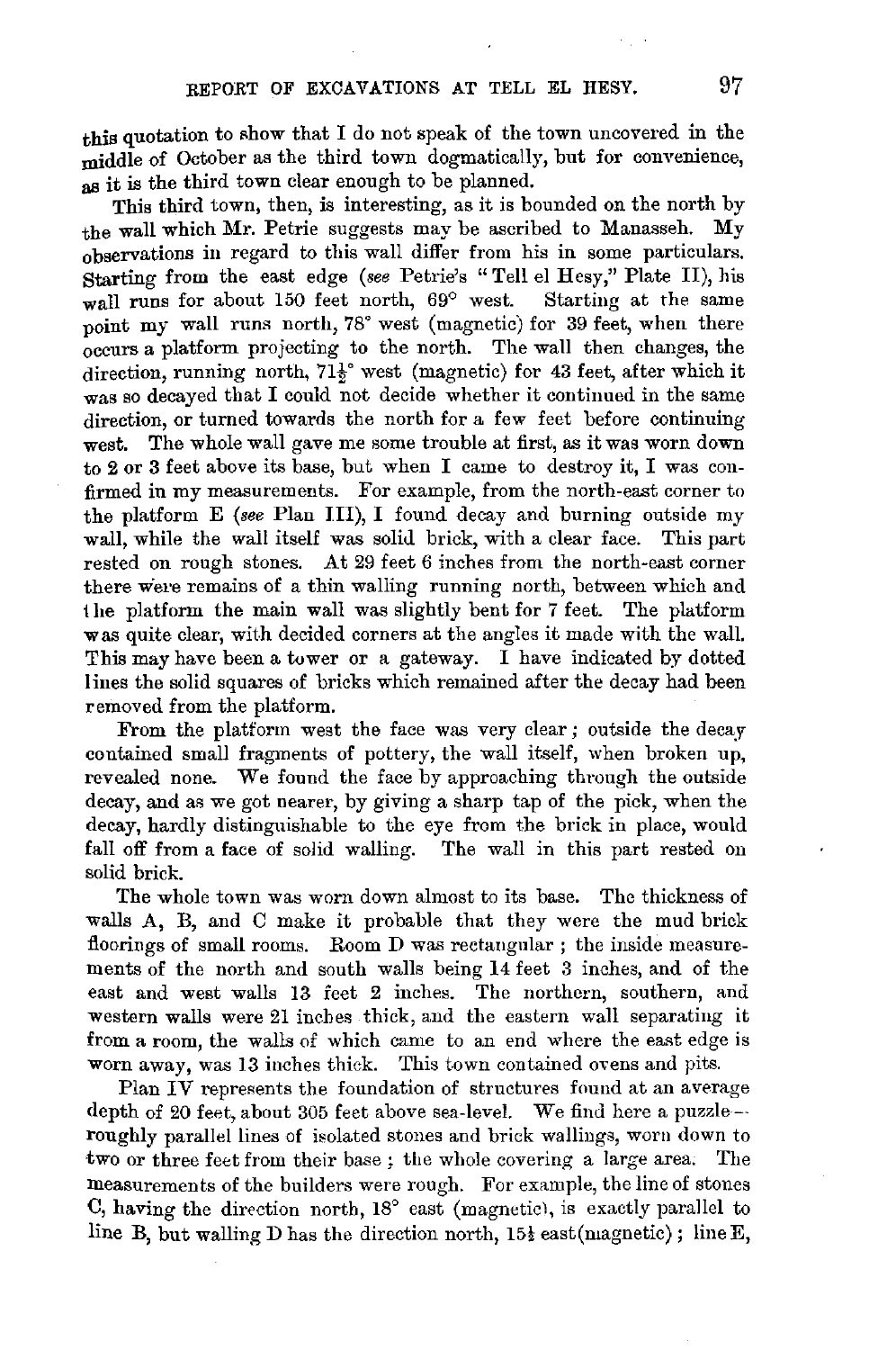north,  $14^{\circ}$  east (magnetic); line F, north,  $174^{\circ}$  east (magnetic); and wallings *H* and *I*, north,  $16\frac{1}{2}$  east (magnetic). The stones in each line are only approximately equidistant ; the eight stones in line C are severally 41, 43, 45, 43, 40, 41, and 42 inches apart, aud drawn accordingly. Again, the stones in one line are not opposite to the stones in another. They are of rough sandstone very roughly squared, the surfaces bearing the marks of a tool with a broad thin edge at one end, while the other end was small and rounded. Each stone was placed on a thin bed of fine yellow sand, which occurred nowhere between them. Their average size was  $30'' \times 15'' \times 15''$ . Near A, B, C, and D, on a level with the top of the stones, and in some cases a few inches above their level, but never lying on the stones themselves, was a rough pavement of pebbles. I have indicated by dotted lines the places in the rows where the stones were missing, but may properly be inferred. Three stones in row E were placed on a low line of brick. Also the second stone from the north in line F was placed on a stand of brick, extending a few inches beyond the stone to the east. The walling *M* is at right angles with the rows, but if it belonged to the system it could not have extended far without intersecting the last stones in lines C and F. Walling P buries the last stone in line J, and is at right angles with O and N, which are decidedly out of line with I and K, so the three wallings O, P, and N, I, shade with red as undoubtedly belonging to a later period. The distance between A and B allows exactly for a walling midway between them, but as no indication was found of one, I do not represent it on the plan even by dotted lines. However, if A belongs to the system, it is probable that such a walling did exist ; calling this  $A'$ , then  $A$  and  $A'$  would correspond to  $H$  and  $I$  in the system. Line K, being at the west limit of excavations, I made trial trenches and cuts at the proper intervals, in search for lines of stones and wallings farther west which might connect the system with Petrie's northwest tower, but found nothing. The level of line K is from two to three feet lower than that of line A, and the level of the southernmost stone in A is higher by a foot or so than that of the northernmost stone in the same line, so that the structure slopes down from south to north and from east to west. Under line Cran a thick wall of laid mud, not of individual brick ; at the south end of *()* this wall was met by other similar mud walls running west, and laid side by side, the whole forming a sort of foundation for the system of stones. This platform, formed of mud **wall**ings, pebbles, &c., comes to an edge at C (4feet from the north stone of line C, and at right angles with the line), which is **a** battlemented face descending vertically for 2 feet. This battlement, or more properly this ornamental edge, was traced for only 16 feet, but it may have edged the platform along the extent of its north face. It is strange that so unsubstantial a structure should have been preserved at all. On Plan IV I have enlarged it. The rough small stones of the platform reach nearly to the edge where their sides were coated with a layer of mud which was covered with plaster to the thickness of half an inch, forming the back wall of the alcoves. The partitions between the alcoves are of individual bricks put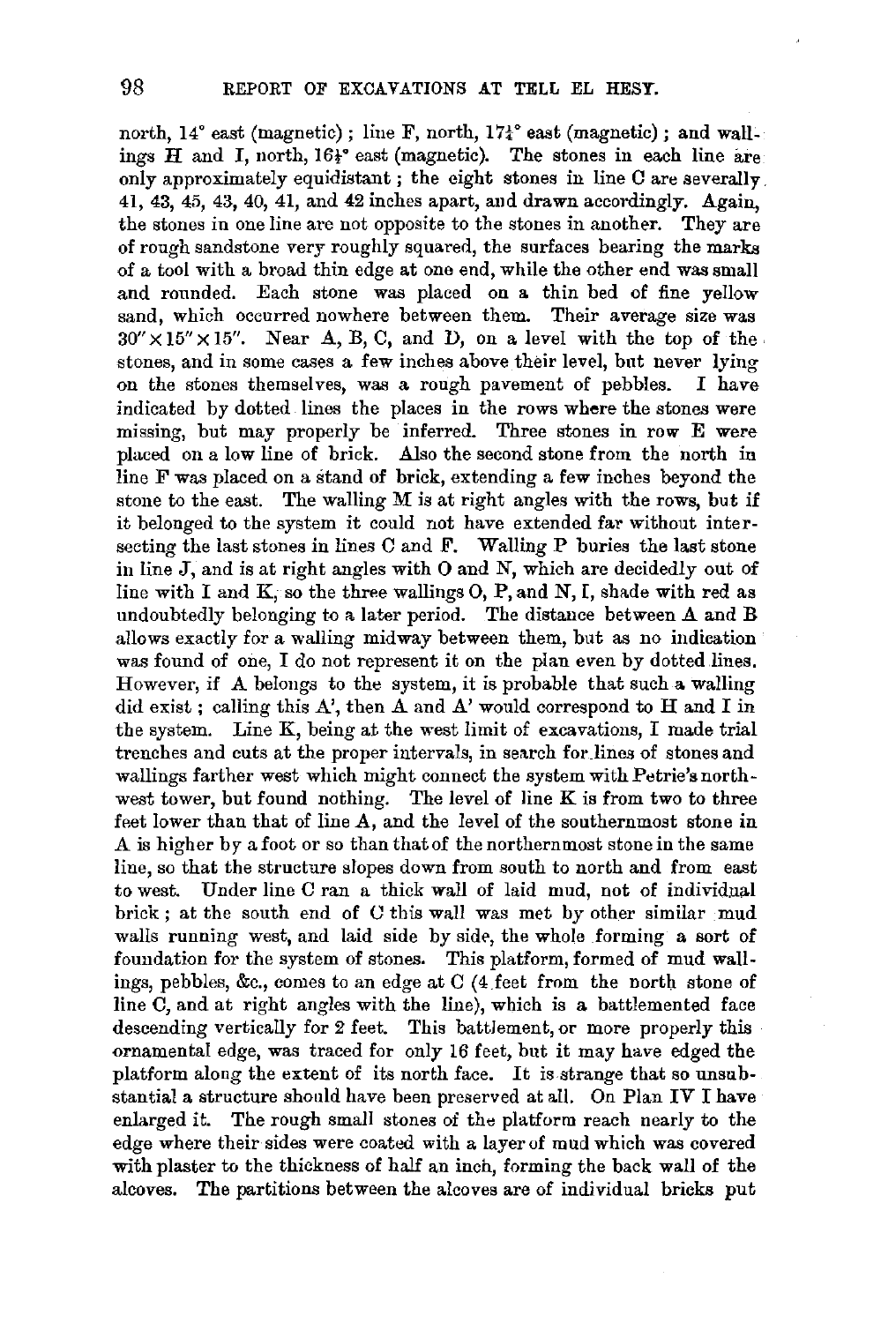in place after the back wall (or layer of mud), for as I have indicated in the plan by dots, the plaster occurs behind each partition. The sides of the alcoves are plastered, but the faces of the partitions were worn away, so that their exact depth could not be measured. The irregular alcove is a puzzle. The bricks may have been plastered before they were built **in,**  and I would suggest this as the original form of the alcove :-



This bears **a** singular resemblance to the false doorways on the outside **of** the small Fourth Dynasty Mustabas at Meidum, Egypt.

The earth burying this whole structure contained few stones, little burning, and was chiefly of decayed brick and rubbish.

Having now given the measurements and other details of this singular structure,  $I$  may remark :-

(1) The rough pavement extending around the isolated stones, either at their level, or a little higher, but never over them, seems to prove that these stones were below the flooring of the structure. They may have been bases for small columns probably of brick, as we find not a single trace of stone columns above. This takes the lines of stones out of the category of stone circles and similar arrangements of stones, which are themselves prominent objects above ground.

(2) Until I found the alcove bordering, I thought that each stone might have been placed under the termination of a small brick wall running back to the larger walls, so that we would have a series of small  $-$ chambers : $-$ 



We would thus have a sort of bazaar with streets between the lines of -chambers. In the modern bazaars we do find shops almost as small as these, 10 feet by  $3\frac{1}{2}$  feet. But the ornamental edge gives the place the look of some public structure in which it would be difficult to explain a lot of little rooms. The theory of brick columns seems more tenable.

(3.) The decided slope of the structure, both to the north and to the west, suggests that it was not a covered building, which would naturally have a level floor. We cannot prove the absence of a wooden roof, how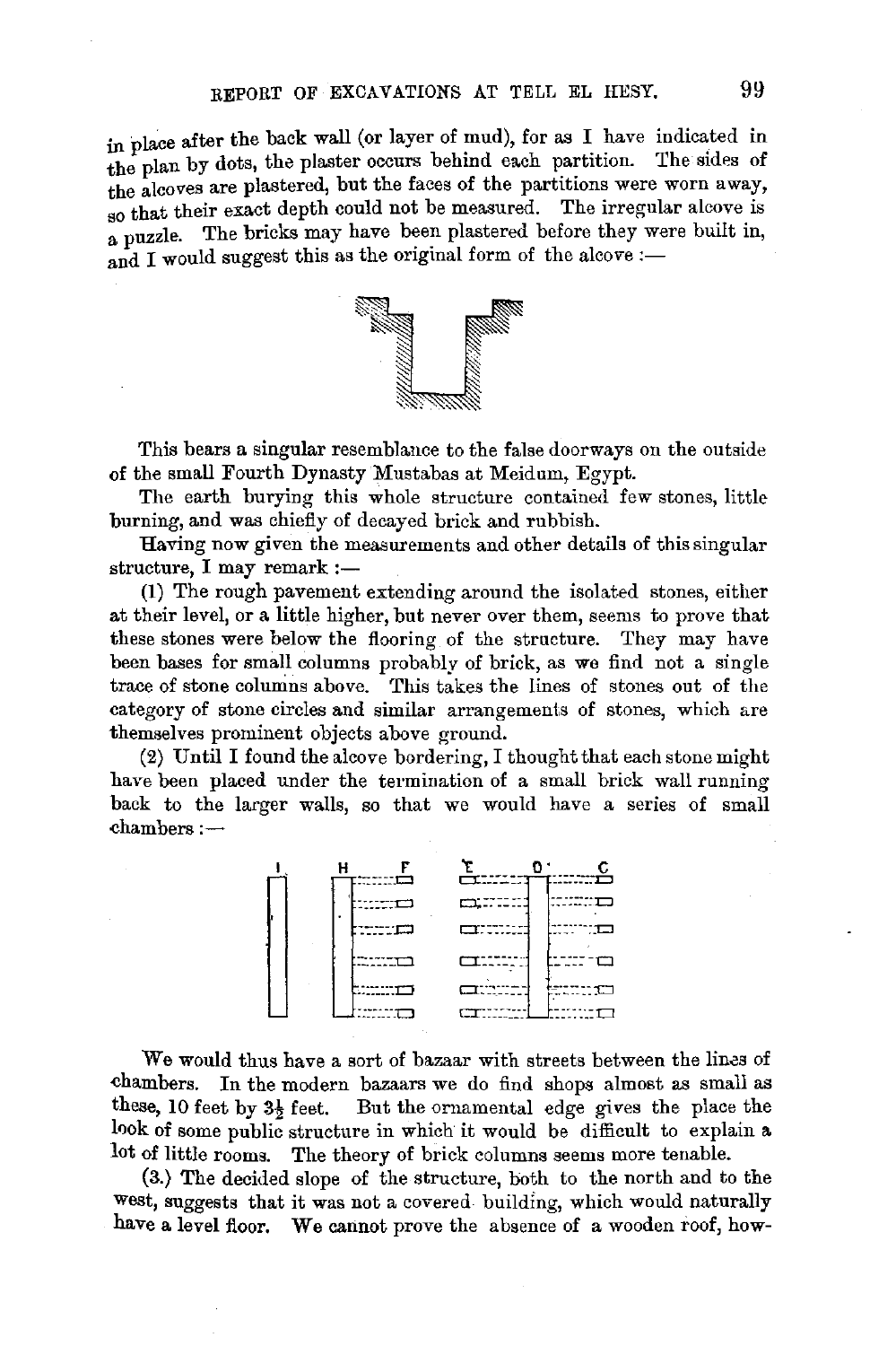ever, by our failure to find charred wood, for such remains might have been cleared away. On the other hand, if we take the stones to be bases of pillars, some sort of a roof would naturally be expected.

(4.) Whatever the place was it occupied a large part of the town, covering from one-tenth to one-ninth of its area. I confess that the place still puzzles me, and I await with interest the suggestions of others as to its original form and use. The stones, wallings, and platform on which they rest were of the same dull brown colour, and all so low as to give little variety of shade, so that, although I tried repeatedly, I failed to get a good photograph. To secure any result at all I was obliged to dig away part of the platform, leaving each stone standing on a little pedestal.

Plan IV contains also the ruins of some interestmg rooms, which I shade with red, for they seem to belong to a later period, though not much above the level of the lines of stones. The north side of room S is paved with large bricks, 19 inches by 12 inches by 6 inches, separated from each other by slits,  $\frac{1}{2}$  inch thick, filled with fine yellow sand, and one part, shut off by a thin partition, contains in the corner a mud oven. This paved part is separated from the rest of the room by a long, deep slit, also filled with yellow sand. The pit oven marked in black is lower and older. I is a small outer room, which probably had no roof, with a seat in the corner. The oven outside of room Q is not a pit oven, but a rounded construction of brick, narrowing to a small mouth, on which a pot could have been placed. On its front side there is a round opening. Such ovens are found near Baalbec to-day. The fire is kindled at the bottom, and when it is reduced to coals, the side opening is closed with a round piece of clay, dough is plastered on the inside to bake, and a pot is put on top. The oven on the bricks in room S is also not a pit oven.

.After the remains indicated on Plan IV were cleared away, we dug down for about 5 feet more but found little but brick decay. In the north-east of the excavations there were several jar burials, similar to those in the "Cemetery" described by Petrie, and of the same period. The brickwork was much consolidated and difficult to resolve into walls. In one part, from the nature of the decay between two parallel wallings, 3 feet apart, it looked as if we had found graves with mud brick sides, but of this I cannot be sure, though bones appeared.

I have mentioned the smaller excavation in front of the Pilaster building, where we went down till we reached the original hill. The earliest buildings we found here at a level of 286 feet, and not at 278, as Petrie marks them. Noting the discrepancy, I examined the soil very carefully, which was unmistakably native, yellow sand, with a cap of reddish clay, white-spotted, the typical soil of the district. The whole east face was covered with brick ruin, fallen from above, and a lot of solidified decay, lodged on the face of the hill ten feet below, might easily have been taken for brick in place. Indeed, I repeat that I am constantly astonished at the accuracy of Mr. Petrie's observations in his rapid survey over the whole ground. His book has been an invaluable aid.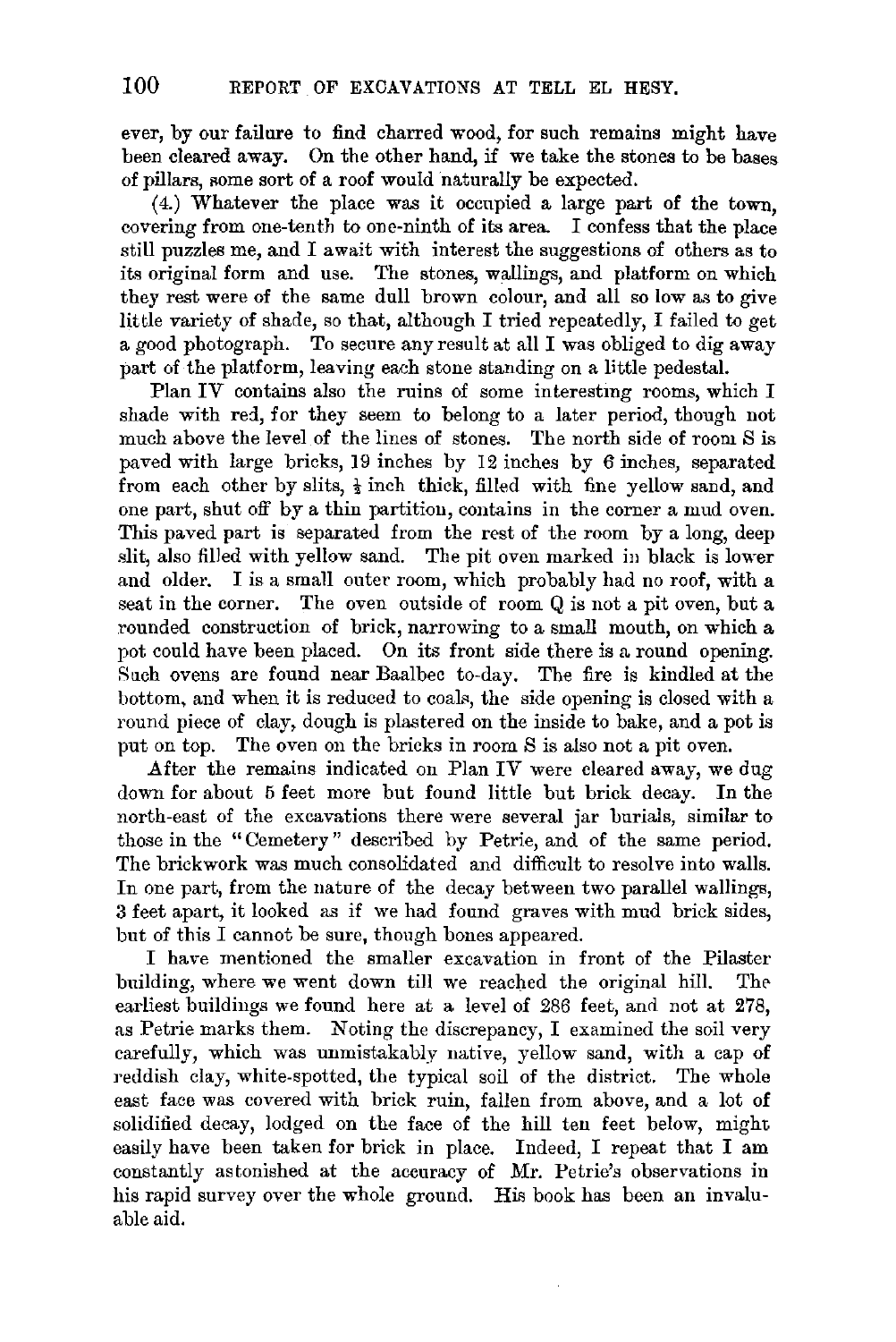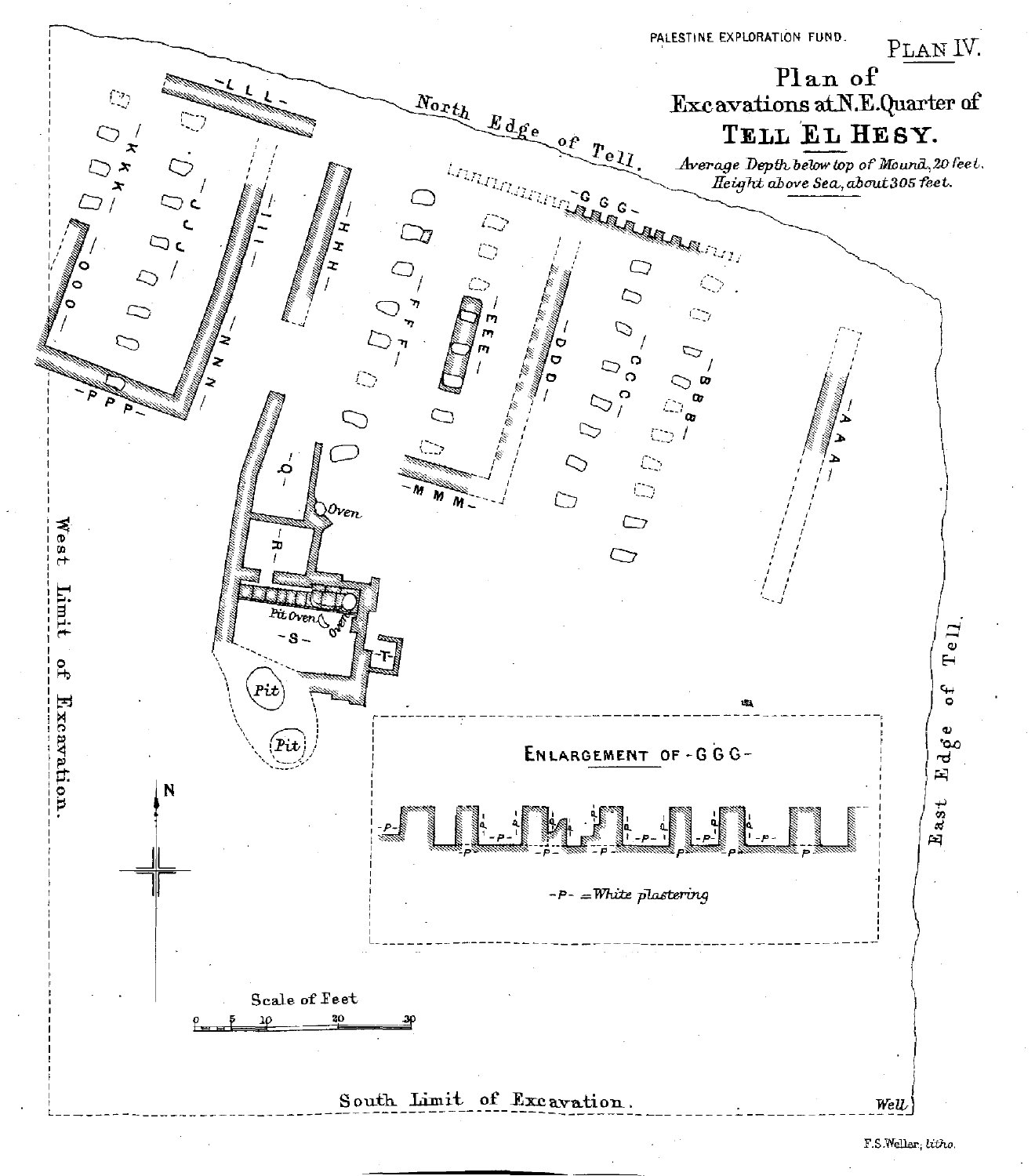In this smaller excavation I found much solidified stuff, but only **two**  sets of wallings clear enough to plan. I was at the 293 level, 48 feet below top of mound. It is noticeable that the walls running to the east



come abruptly to an end, showing how much of the east face of the hill was worn away by the eating in of the stream below. The brickwork here was dark brown, containing but little straw, and so solidified as to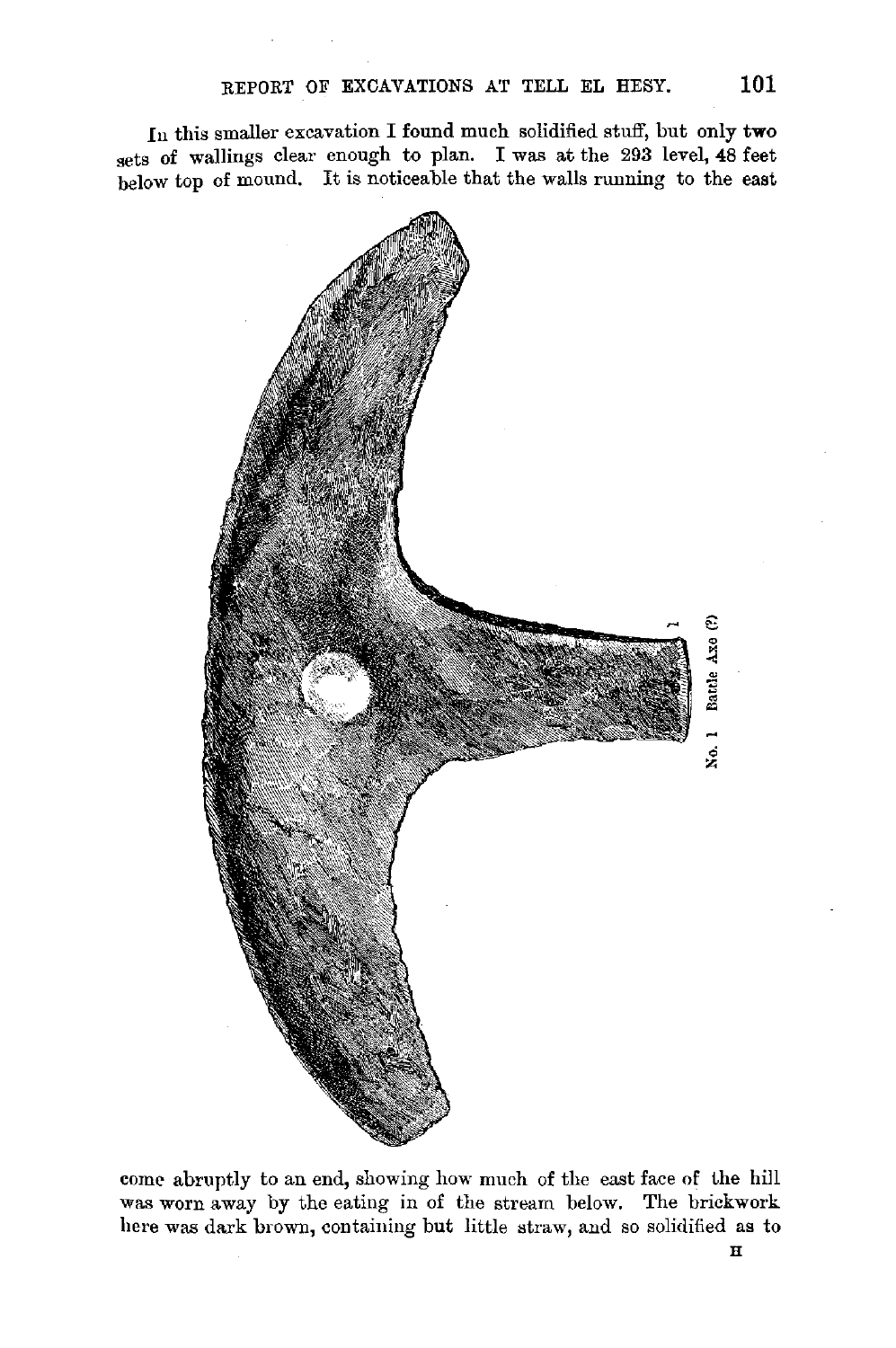appear one mass. But on our destroying the walls they would fall to pieces in regular blocks, showing the original courses of bricks. In these rooms were found all the varieties of Amorite pottery.



 $N$ os. 2, 3. Spear-heads.

But it was II that rewarded us for this side excavation. In room  $A$ were found the Amorite objects in bronze. The small circle was a hole in the ground, 15 inches in circumference, with a smooth, rounded stone at the bottom, and opening into rooms A, B and C. I have photo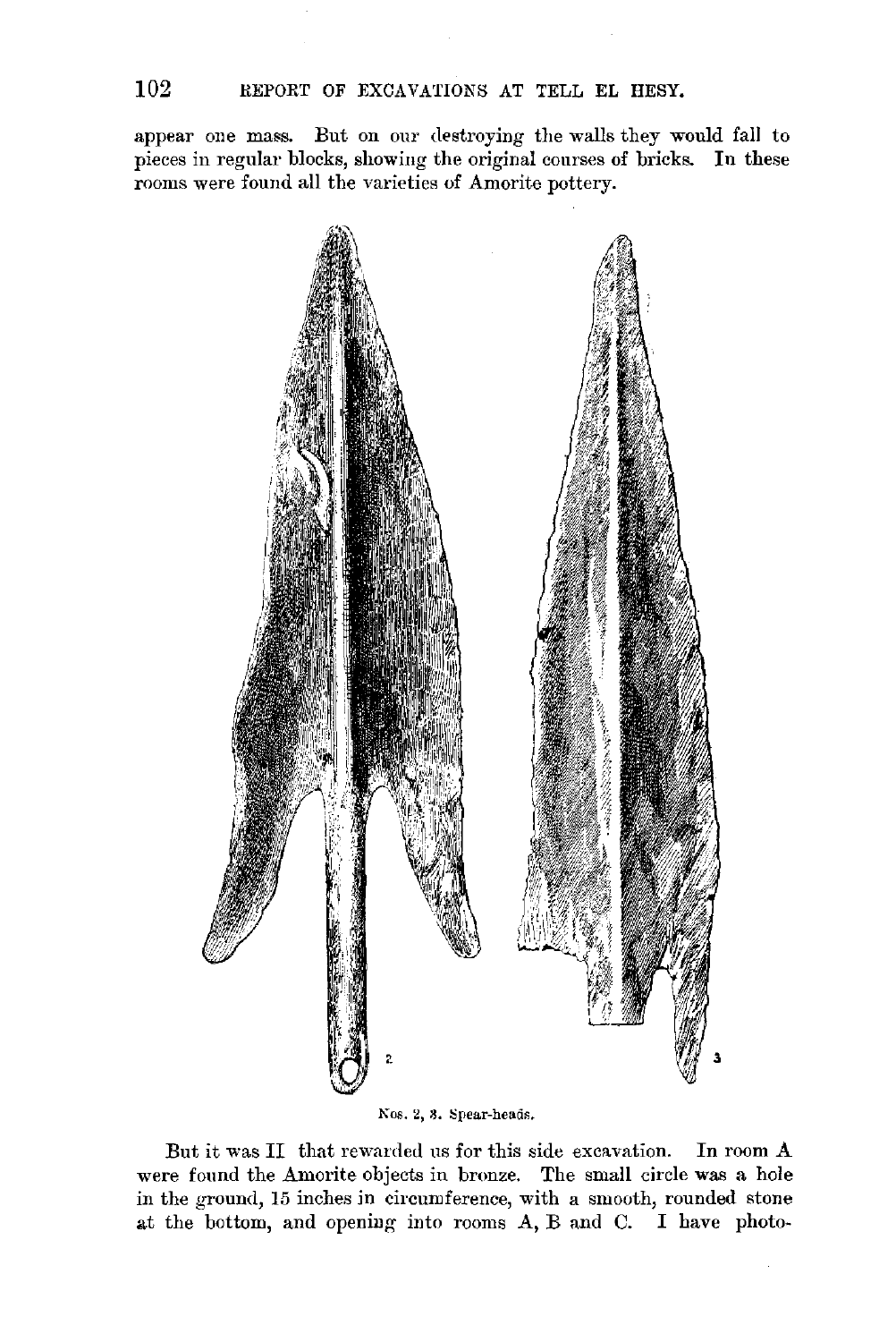graphed the objects in bronze and drawn them, actual size. Those more versed in old weapons and tools than myself must determine their exact use, but I make some suggestions. The numbers follow the plates of drawings.



No. 4. Spear-head.

No. I looks like a battle-axe, coming to a thin edge ; but the curving up at the end is odd, and it is difficult to see how a wooden handle could have been fastened. It has a low boss in the centre. It also suggests a chopper. 2, 3 and 4 are spear-heads. On 2 is attached a murderous little projection, aimed to lacerate when the spear should be drawn out of the victim's flesh. This spear has a loop in the end, suggesting again a difficulty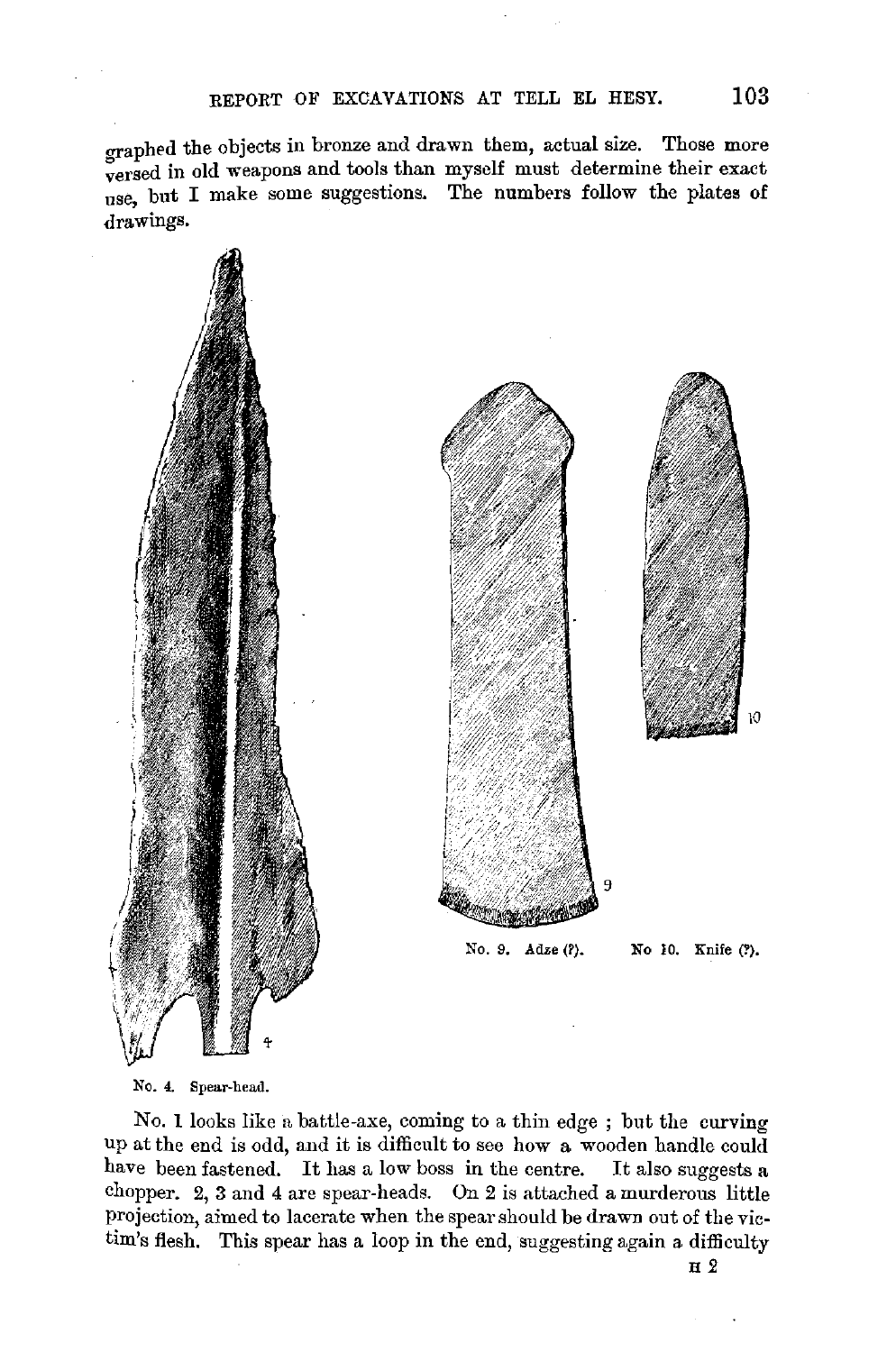in regard to the handle. 5, 6, 7, 8 and 9 seem to be different forms of



adzes. 7 is very heavy, being exactly 12 millimetres (or about half an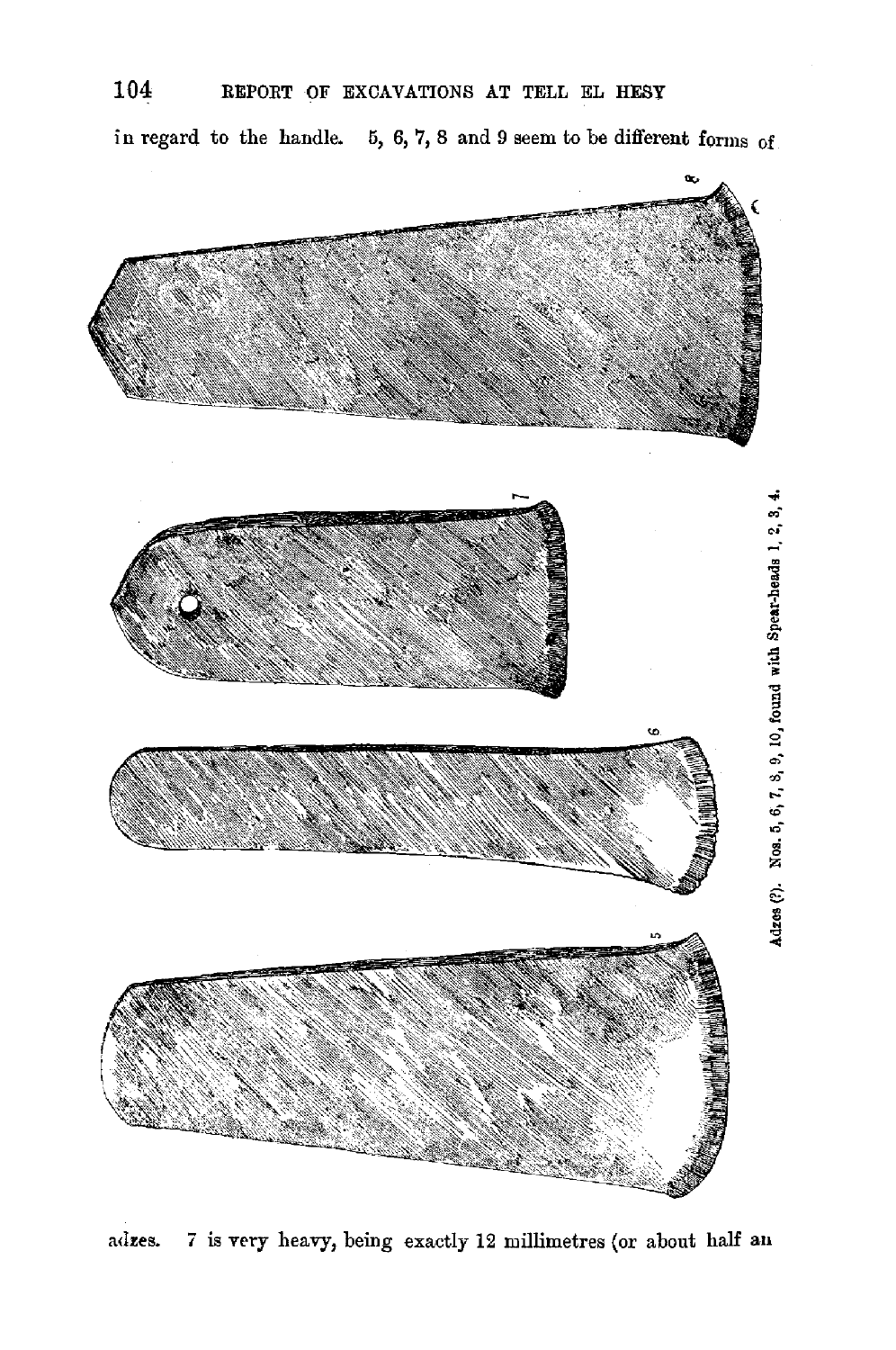inch) thick. Near the rounded top it has a hole, and comes to a fine edge at the other end.  $8$  is nine millimetres thick.  $9$  is very light.  $10$  is a at the other end.  $8$  is nine millimetres thick.  $9$  is very light. very thin knife. 20 is a lath-stone of slate. 56-68 are marks on fragments of Amorite ware incised before the clay was hardened. No. 56 has a little knob, beside the incisions. 58 was at the rounded bottom of a vessel. 64, in the inside base of a bowl.  $\mathcal{X}$ This cylindrical wooden seal was found: $-$ 



Also a flat wooden seal, with a pattern, of which I send an impression.

I will now return to the larger excavation and will speak of the pottery. The Greek ware, so prevalent above disappeared below the 310 level, though some examples were found. It will be remembered that while Petrie found only a few fragments of the red and black polished ware, and these on the summit, I found them to a depth of 18 feet. I have had some correspondence with him on the subject. It will be noticed in all my plans, that the remains of wallings are usually found towards the north and east of my excavations, and that a considerable area in the south-west part, *i.e.*, near the centre of the Tell, yielded no clear ruins. In looking over my notes I find that, in general, this later ware, which Petrie assigns to the fifth century B.c., was found in this unoccupied part of the area, which may have been origina1ly an open place filled in with rubbish irregularly, so that fragments belonging to buildings at a higher level might have been thrown down into this depressed centre of the Tell, which, in course of time, by frequent deposits, was filled up to the general level. Still, even with this allowance, I think that the discovery of this ware through more than 15 feet of digging, suggests that it was here used both later and earlier than the fifth century B.c.

52 is an example of the brittle purplish ware found so much above, which did not occur much below the 310 level. Small vases, like 37, 40, 44, 51, and 54, were common. Some were so thick that they could have contained but a couple of drams of liquid. 43 is singular; it is hollow, like a drain-pipe, but one end is farger than the other, and this would seem to rule out the idea that it was meant to fit into similar pipes. 48 is a beautiful unique specimen, made of fine paste, somewhat polished with rings of sienna; level, between 305 and 310. 53 is a rattle, with a bit of stone or pottery inside ; this was found at about 305 level, but another rattle of somewhat different shape occurred a few feet above. Large deep bowls with four handles occurred. At about this level we found fragments of plates and dishes like our modern table plates and saucers. Bowls like 49 were found in connection with buried jars at 300-305 level. 36 was of crystal, but not very symmetrical. Two such vases were found purposely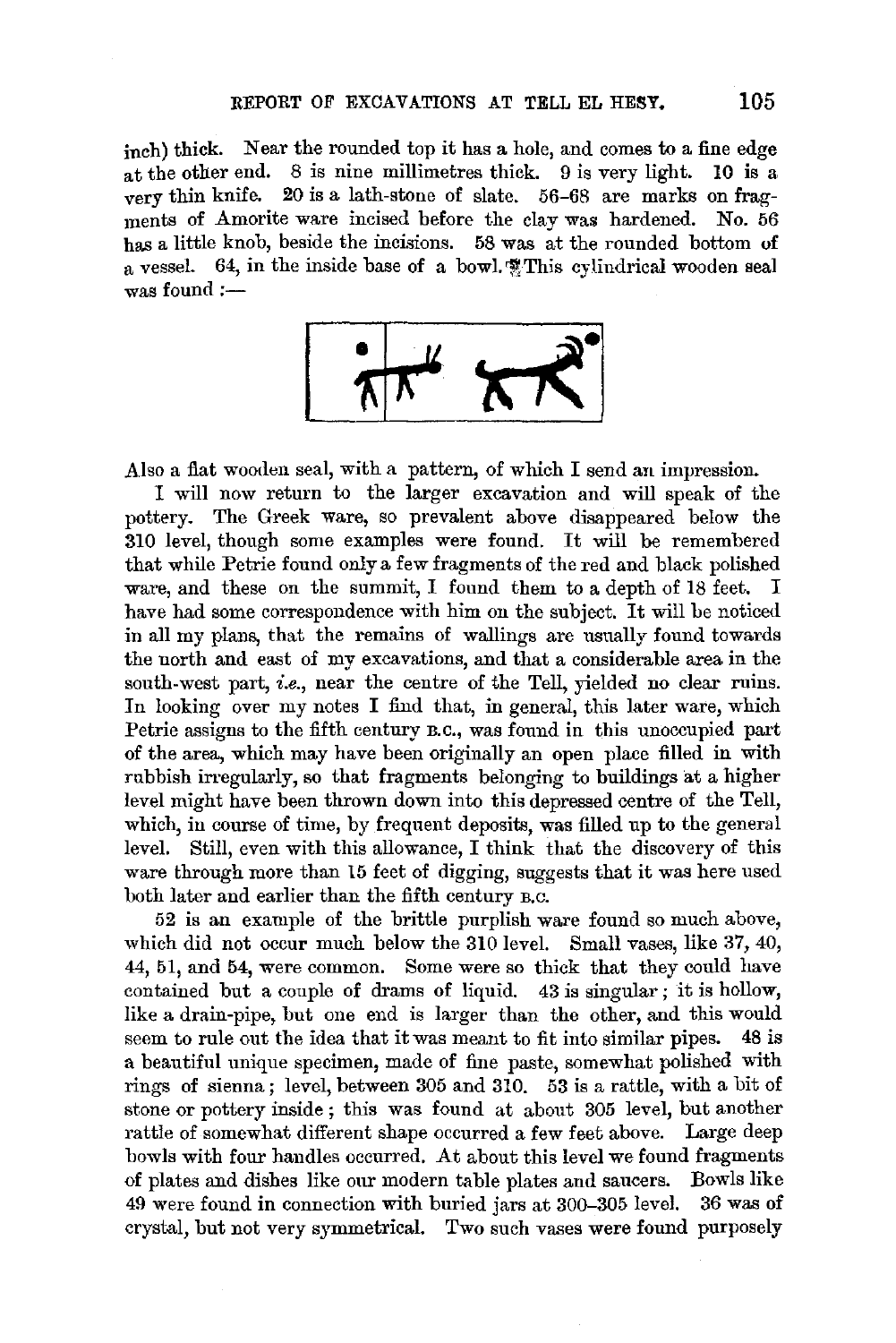buried with large jars and the bowls. The handles below 310 level were wheel-turned; those streaked down by the fingers being characteristic of higher levels. What was probably the neck of a jar had been shaped into

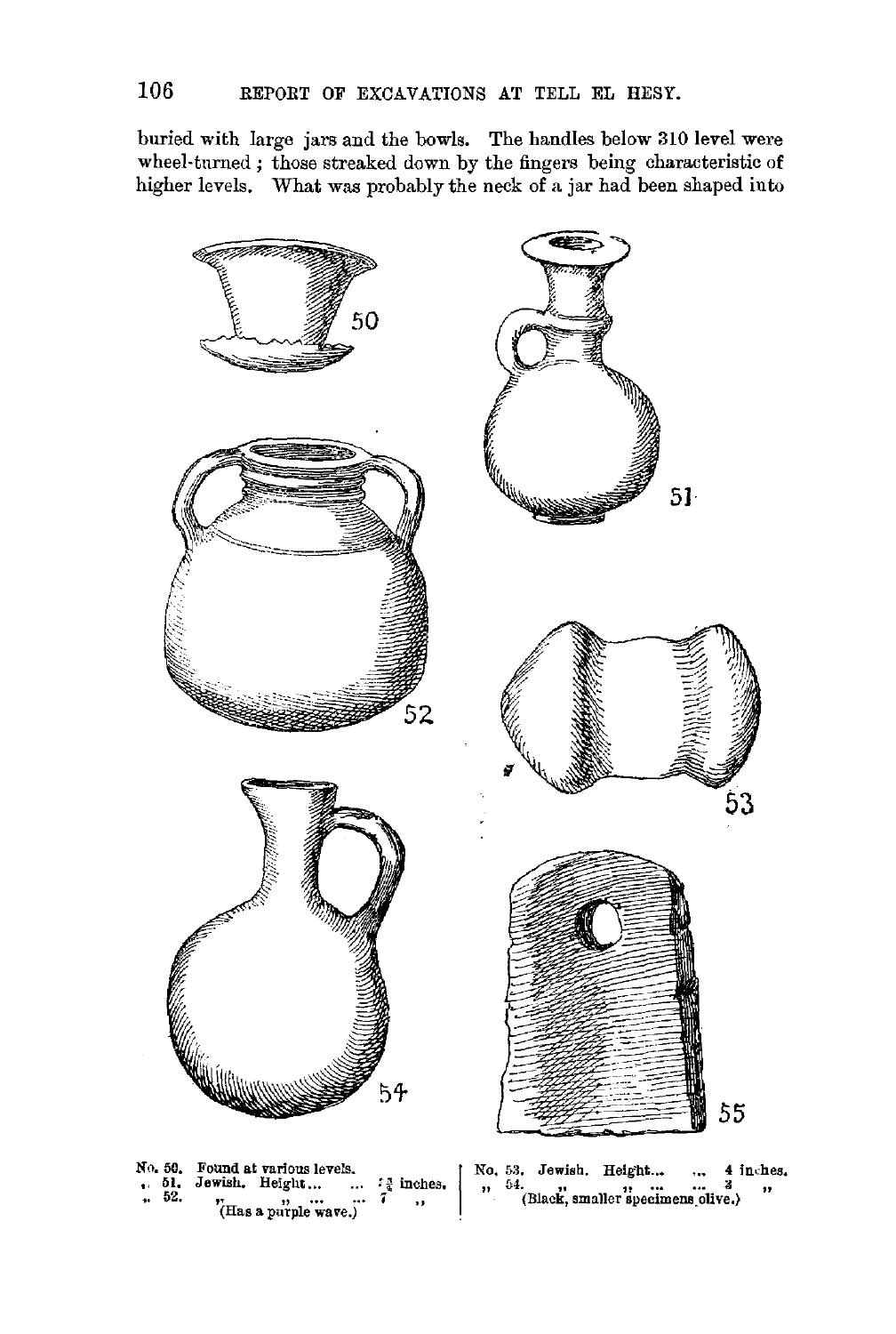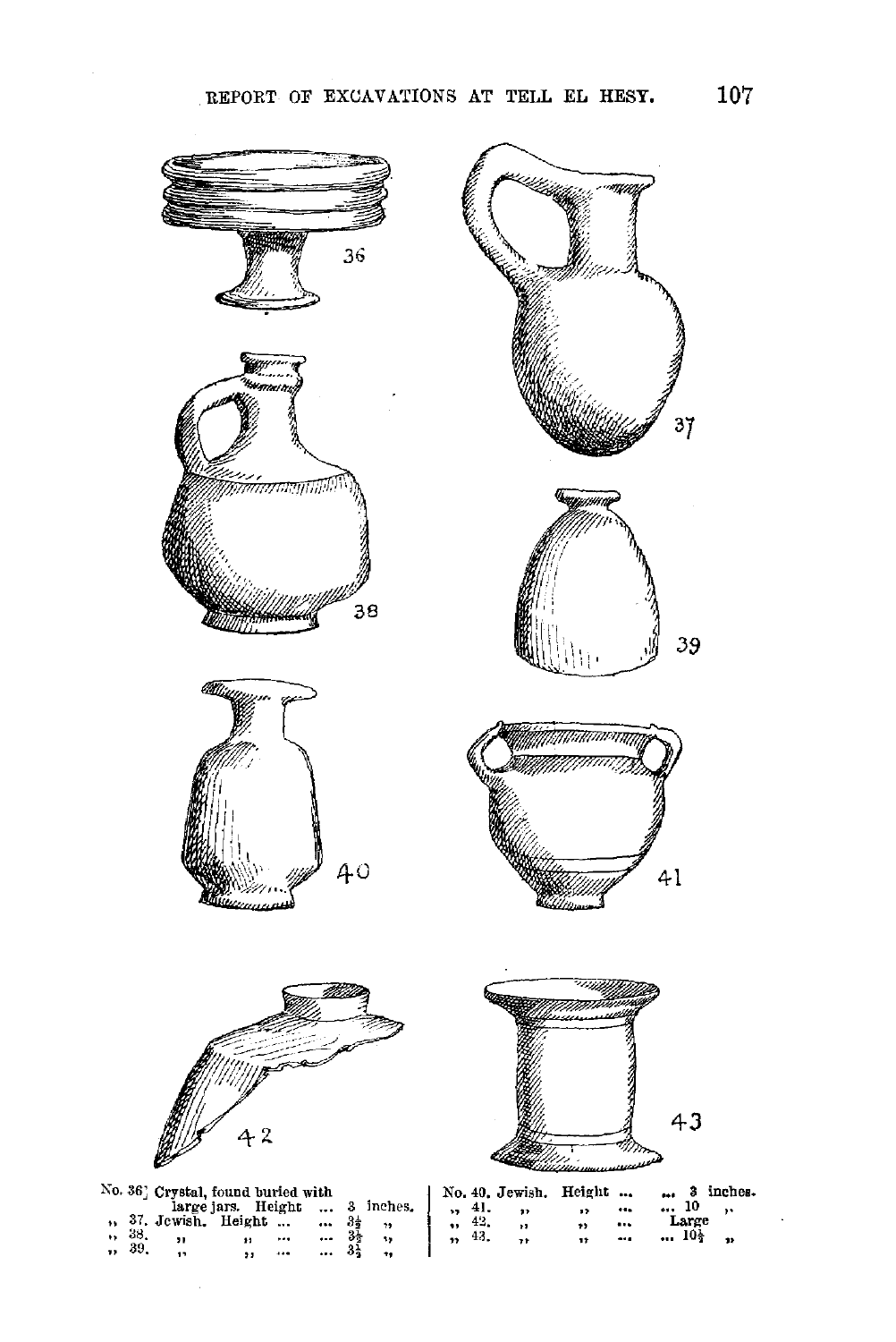





 $4\frac{1}{3}$  inches. No. 44. Jewish. Height...  $\vec{4}$ 43.  $\begin{array}{cccc}\n13. & 1 & \cdots & \cdots \\
45. & \text{Phcenician} & \cdots & \cdots \\
\text{(Black paste public)} & \cdots & \cdots \\
47. & \text{Amorite. Height} & \cdots\n\end{array}$ 45.  $\ddot{\phantom{a}}$ 'n  $5\frac{1}{2}$  $\cdots$ 



No. 48. Jewish. Height... ...  $\delta$ } inches.<br>
(Fine light brown paste; rings of<br>
darker brown, somewhat polished)<br>
,, 49. Jewish or Phoenician. Various sizes<br>
in this shape. Purposely buried.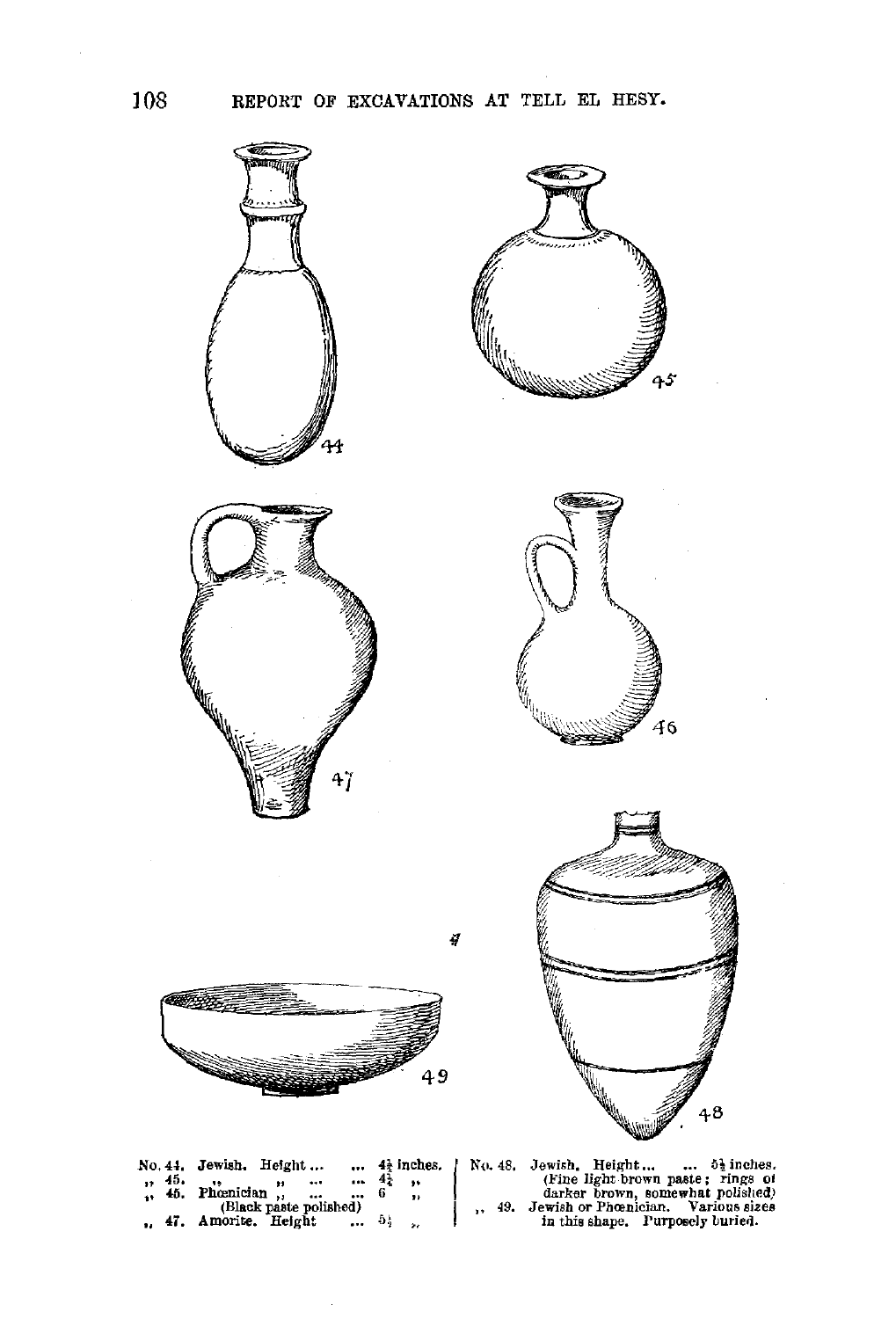

 $56-68$  are markings on Amorite pottery, incised;  $\,69$  is copied from inside of Phosnician bowl.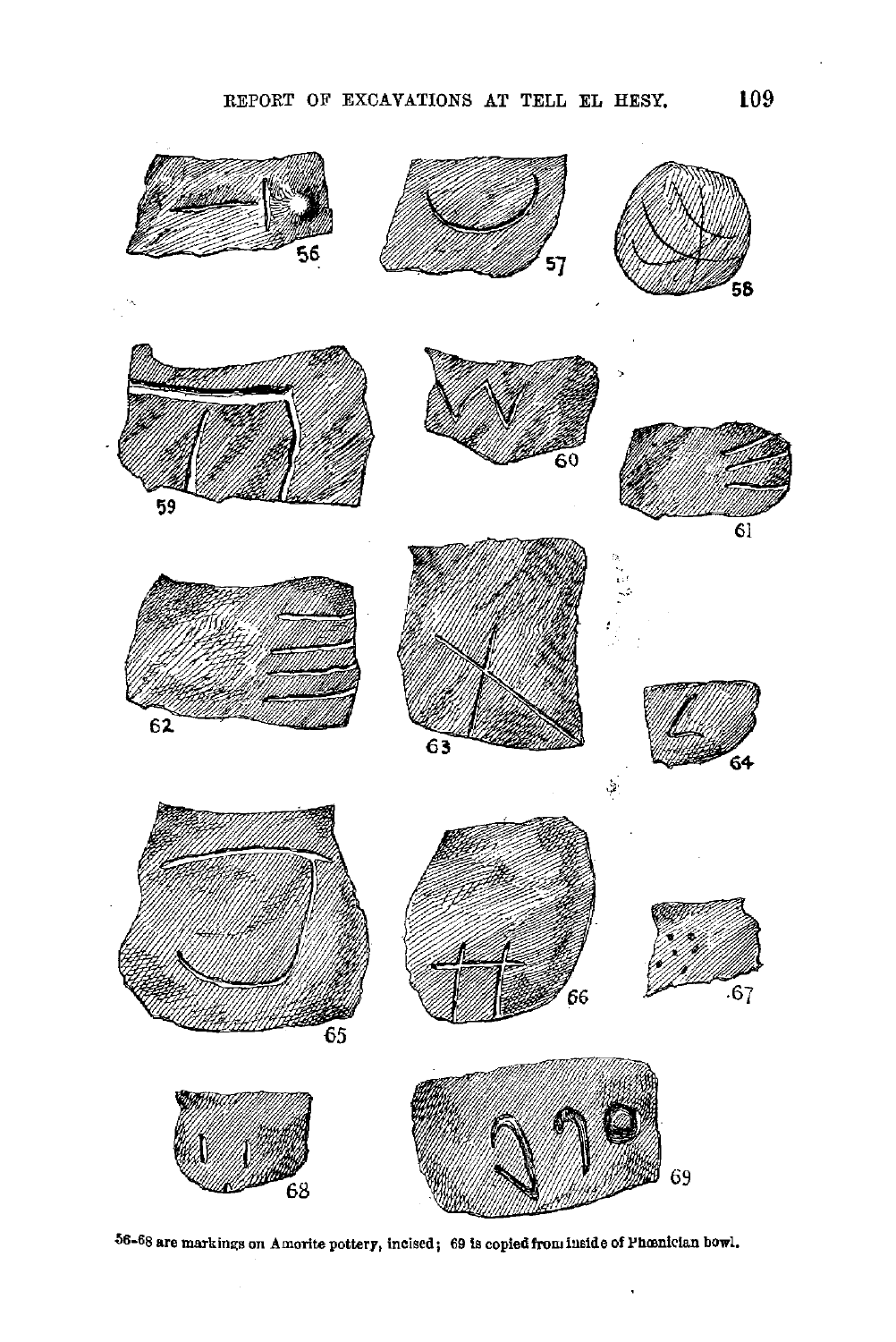the rough bust of a woman, with the head gone. Also a head of a man or woman, not much larger than the thumb, with a hood showing the face, and drawn somewhat closer at the chin, was found. I send a cast. A human penis in pottery, of actual size, rough, but probably uncircumcised, was exhumed. Heart-shaped objects in clay seemed to be stoppers for jars.



69 contains three Phcenician letters on the inside of a bowl, found at about 300 level. They had been cut in before the bowl was baked, as shown by the roughened and furred edges. A stamped handle was found at this level ; it is much worn, but I make out a figure of a bird. I send squeeze, and wax impression. I also send impressions of three scarabs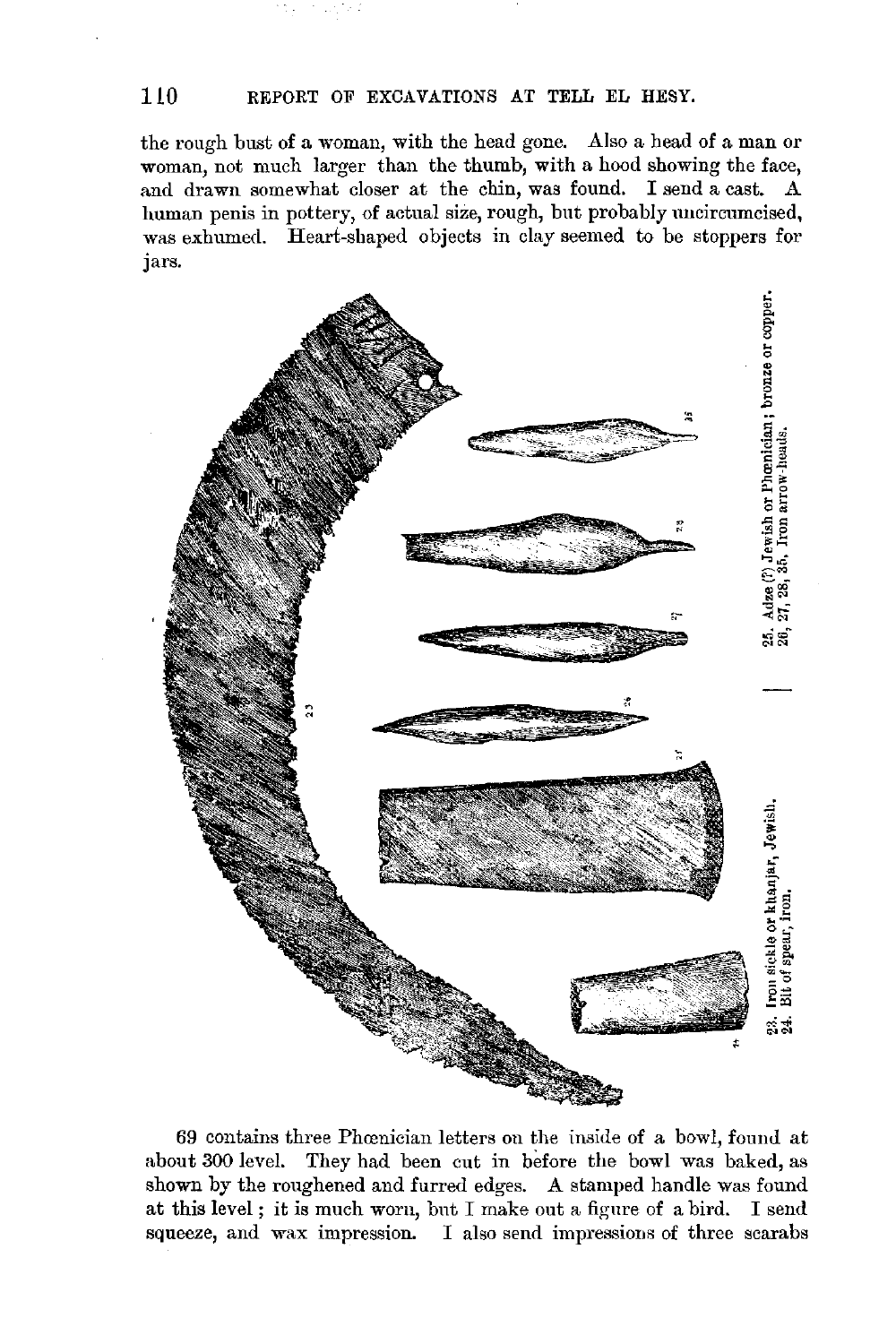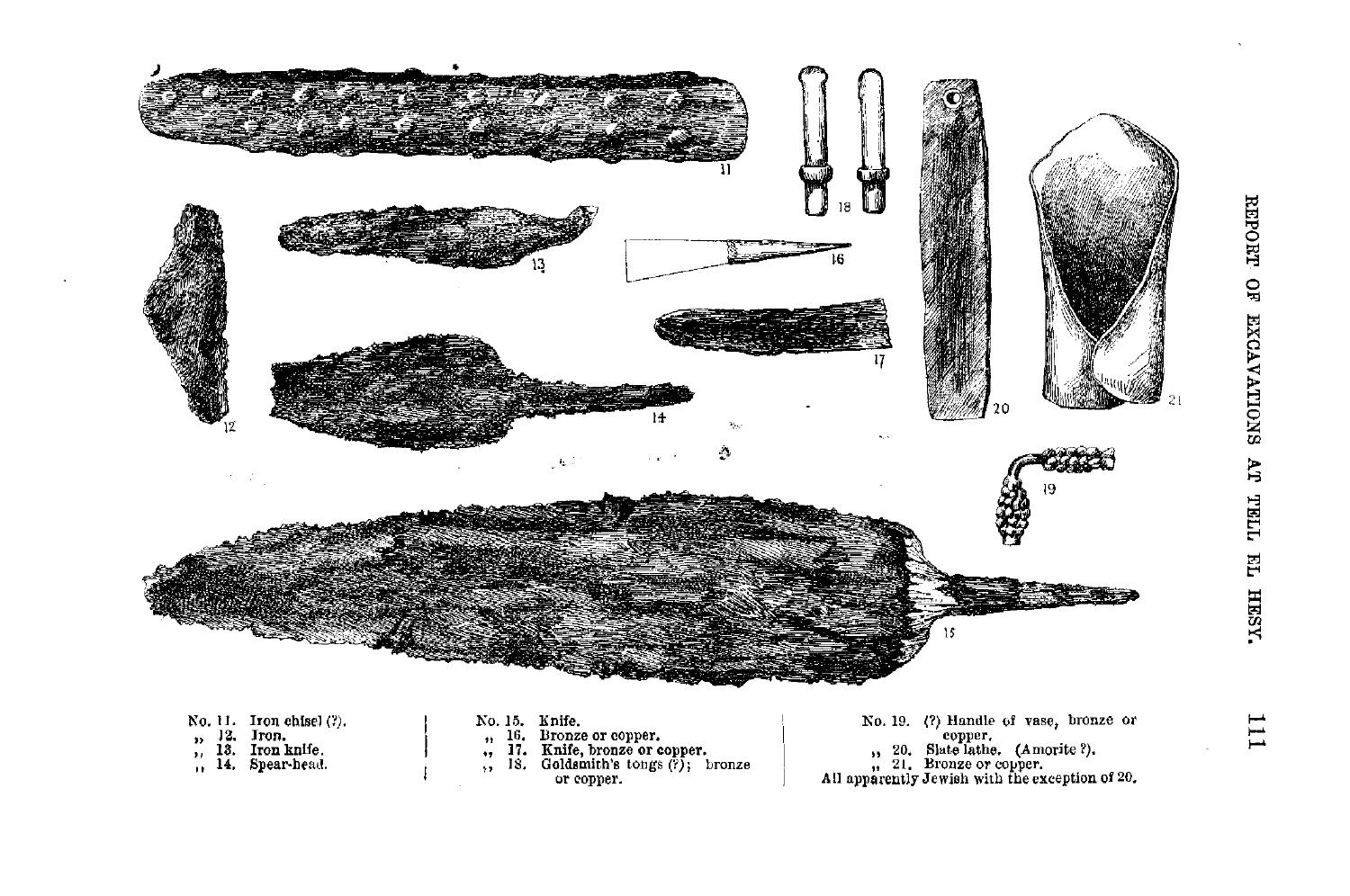of cement. The one with pattern was found at about 306 level; a few feet lower occurred the second with two human figures ; the third, at about 297, is in hieroglyph. Such scarabs are commonly found near Gaza. A small cylindrical seal of blue cement, at about 300 level, had bird-headed figures, and plants.



The following objects in iron were found between the levels 300-310: 15 is a large knife which fitted into a wooden handle, as a few slivers of wood still clinging to the end show. 14 and 24 are probably fragments of spears. 26, 27, 28 and 35 are arrow heads ; 26 being the most rounded. 11 is like a cold chisel, rounded at one end and with an edge



on the other. It is very much rusted but the knobs were probably on it originally. 23 is a sickle or dirk; it has a small knob at the end and traces of wood where the handle fitted. 13 is a knife-blade.